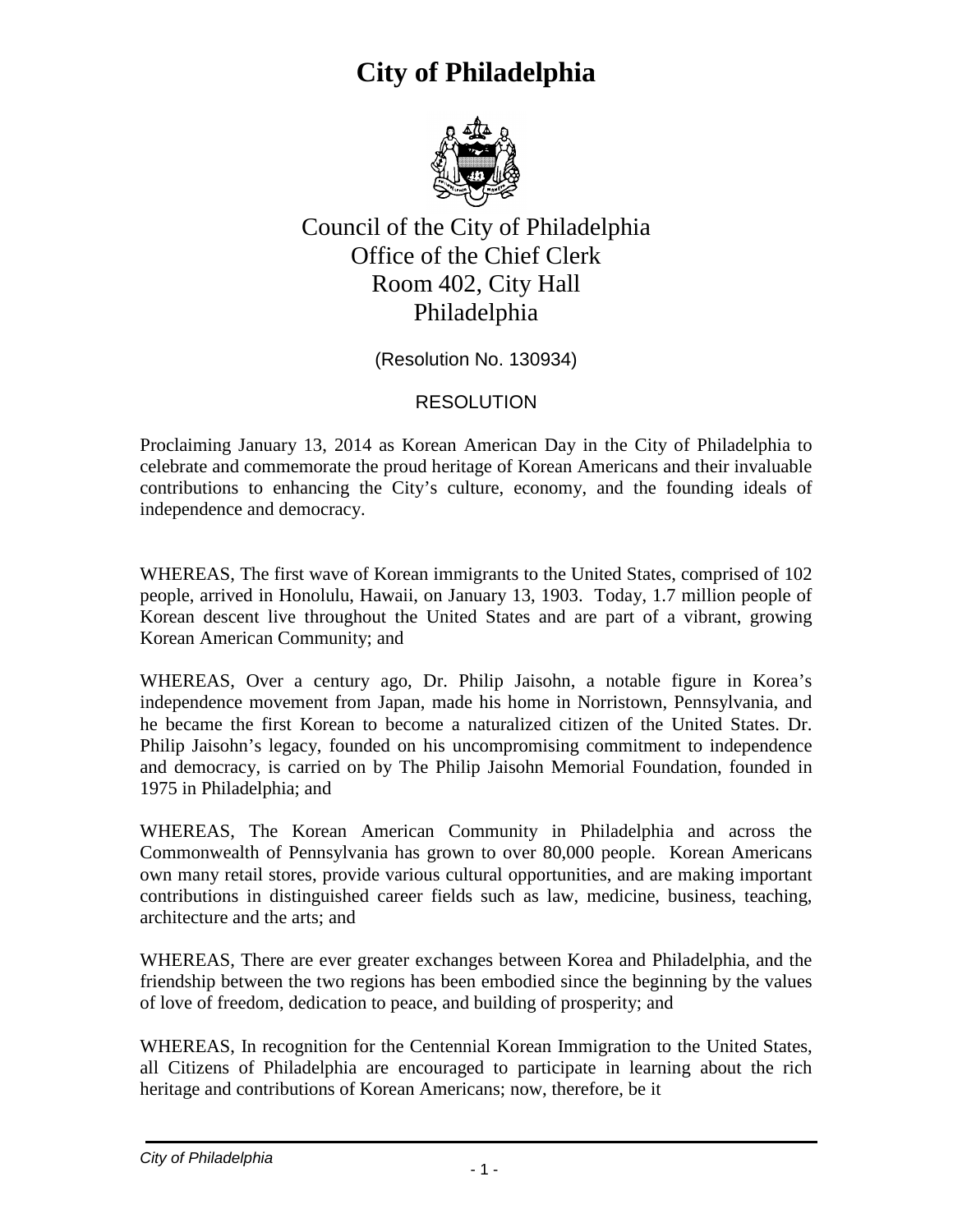*RESOLUTION NO. 130934 continued*

RESOLVED, BY THE COUNCIL OF THE CITY OF PHILADELPHIA, That it hereby proclaims January 13, 2014 as the Korean American Day in the City of Philadelphia to celebrate and commemorate the proud heritage of Korean Americans and their invaluable contributions to enhancing the City's culture, economy, and the founding ideals of independence and democracy.

FURTHER RESOLVED, That an Engrossed copy of this resolution be presented to the Philadelphia Chapter of Korean American Foundation of USA further evidencing the sincere admiration and respect of this legislative body.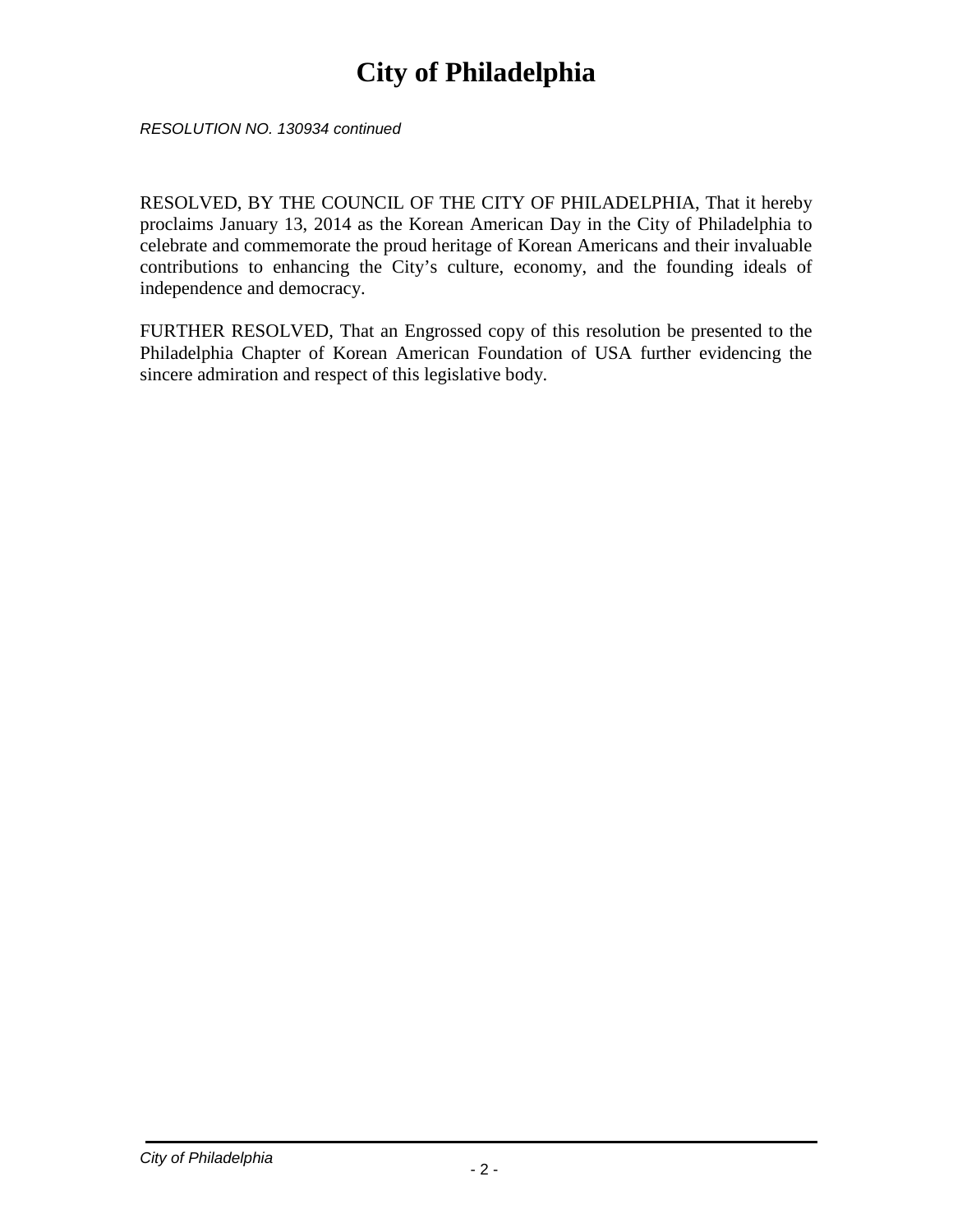RESOLUTION NO. 130934 continued